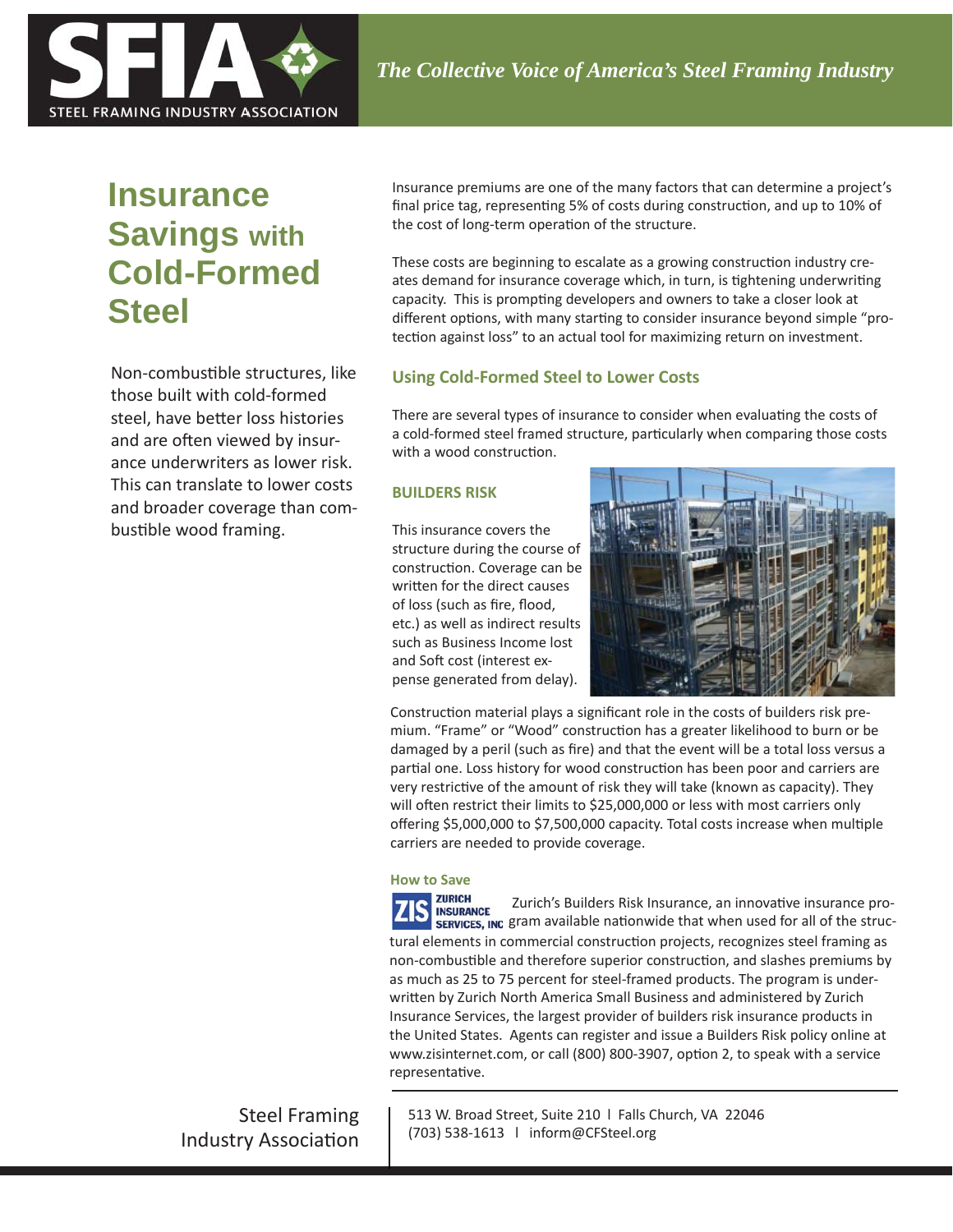#### **PROPERTY INSURANCE**

After the structure is completed, construction material will impact the owner for future property renewals. Like builders risk insurance, property coverage can include business income triggered by a covered event and becomes an annually recurring expense. Similar to Builders Risk insurance plans, capacity will become an issue. Insurance carriers are more interested in the non-combustible structures due to better loss history and will compete harder to win this business. This can represent a huge advantage for owners of a steel-framed structure because the savings recur every year when the policy is renewed at the non-combustible rate.



#### **How to Save**

Great American Insurance Group, one of the oldest Property and Casualty carriers in the U.S., provides GREATAMERICAN, favorable pricing on Property Insurance for structures built with cold-formed steel framing. Currently, quotes are developed through Constructive Risk, a California-based insurance consulting firm who works with agents/brokers, corporate risk managers, and owners to obtain these discounts. Contact Charles Specht at Constructive Risk: (559) 916-2649, or e-mail: Charles@constructiverisk.com.

#### **GENERAL LIABILITY AND OTHER INSURANCE PRODUCTS**

For some types of coverages, construction materials may not be specifically considered when pricing policies. However, in the insurance carrier's underwriting and thought process, the decreased "risks" associated with steel framing often equates to lower costs in claim/lawsuit dollars over the course of a ten-year period. This allows savvy insurance brokers to work with insurance carriers to develop or gain access to insurance products with premium savings and possibly broader policy terms for projects built with cold-formed steel framing. Examples of what has been negotiated include:

- 15 to 60 percent savings on Workers Compensation premiums,
- Between 5 and 15 percent savings on Surety/Bonds, and
- Up to 50 percent premium savings on General Liability insurance

#### **How to Save**

Although most knowledgeable agents can negotiate directly with insurance carriers for lower rates on cold-formed steel frame construction, special assistance is also available to agents/brokers, corporate risk managers, and owners through Constructive Risk, an insurance consulting firm that has worked with the Steel Framing Industry Association on negotiating lower rates for cold-formed steel framed projects. Contact Charles Specht at Constructive Risk: (559) 916-2649, or e-mail: Charles@constructiverisk.com.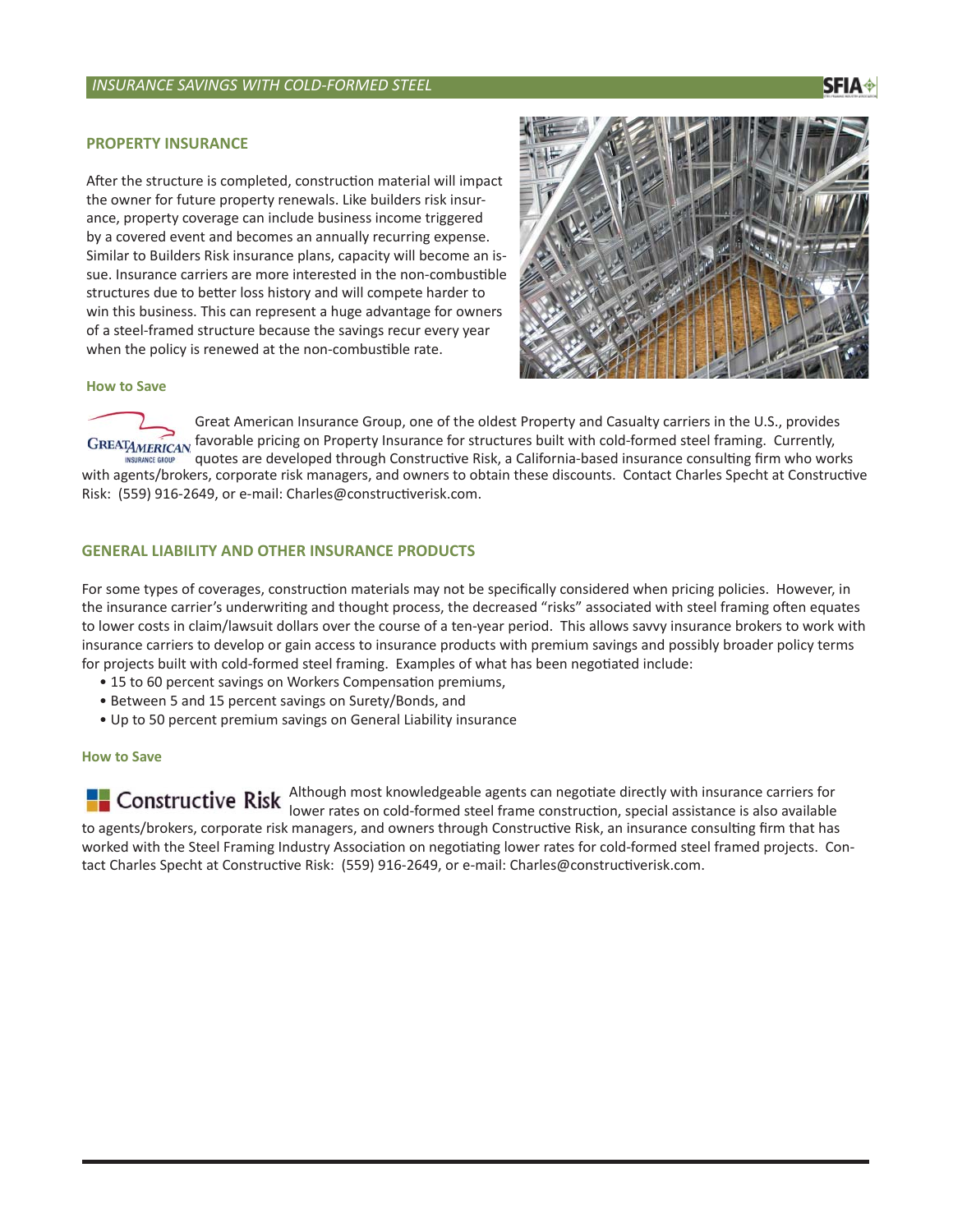# *COST COMPARISONS: Insurance Savings with Cold-Formed Steel*

Project Description: 4 story, 400 unit Hotel/Lodge **LocaƟ on:** Mason, Ohio **Construction value:** \$120,000,000<br>**Construction time:** 24 months **Construction time:** 

## **Insurance Product: BUILDERS RISK\***

| Cost basis: |
|-------------|
|             |

| Wood:              | \$.60 to .80 cents/\$100 construction value |
|--------------------|---------------------------------------------|
| Cold-formed steel: | \$.12 to .18 cents/\$100 construction value |

#### Insurance Premium comparison:

| Wood:              | $$.70 \times 2 \text{ years} =$ | \$1,680,000 |
|--------------------|---------------------------------|-------------|
| Cold-formed steel: | $$.15 \times 2 \text{years}$    | \$360,000   |

# **SAVINGS/cold-formed steel: \$1,320.000**

### **Insurance product: PROPERTY INSURANCE\***

| Cost Basis: |                                    |
|-------------|------------------------------------|
| Wood:       | $$.12-.14$ per \$100 final value   |
| Steel:      | \$ .07 - .08 per \$100 final value |

| Insurance Premium comparison: |                        |           |
|-------------------------------|------------------------|-----------|
| Wood:                         | $$.13$ (annual)<br>$=$ | \$156,000 |
| Cold-formed steel:            | $$.075$ (annual) =     | \$90,000  |

**SAVINGS/Cold-formed steel: \$ 66,000** *This is an annual cost. Over a 10 year period, the cumulative savings with cold-formed steel will be \$660,000.*

### **SUMMARY: Cost Savings with Cold-formed Steel over 10 years**

| <b>PROPERTY INSURANCE</b> |                             |
|---------------------------|-----------------------------|
|                           | 660,000 (\$66,000 annually) |

# **TOTAL SAVINGS/10 years: \$1,980,000**

*\*Comparisons developed by Willis of Texas*